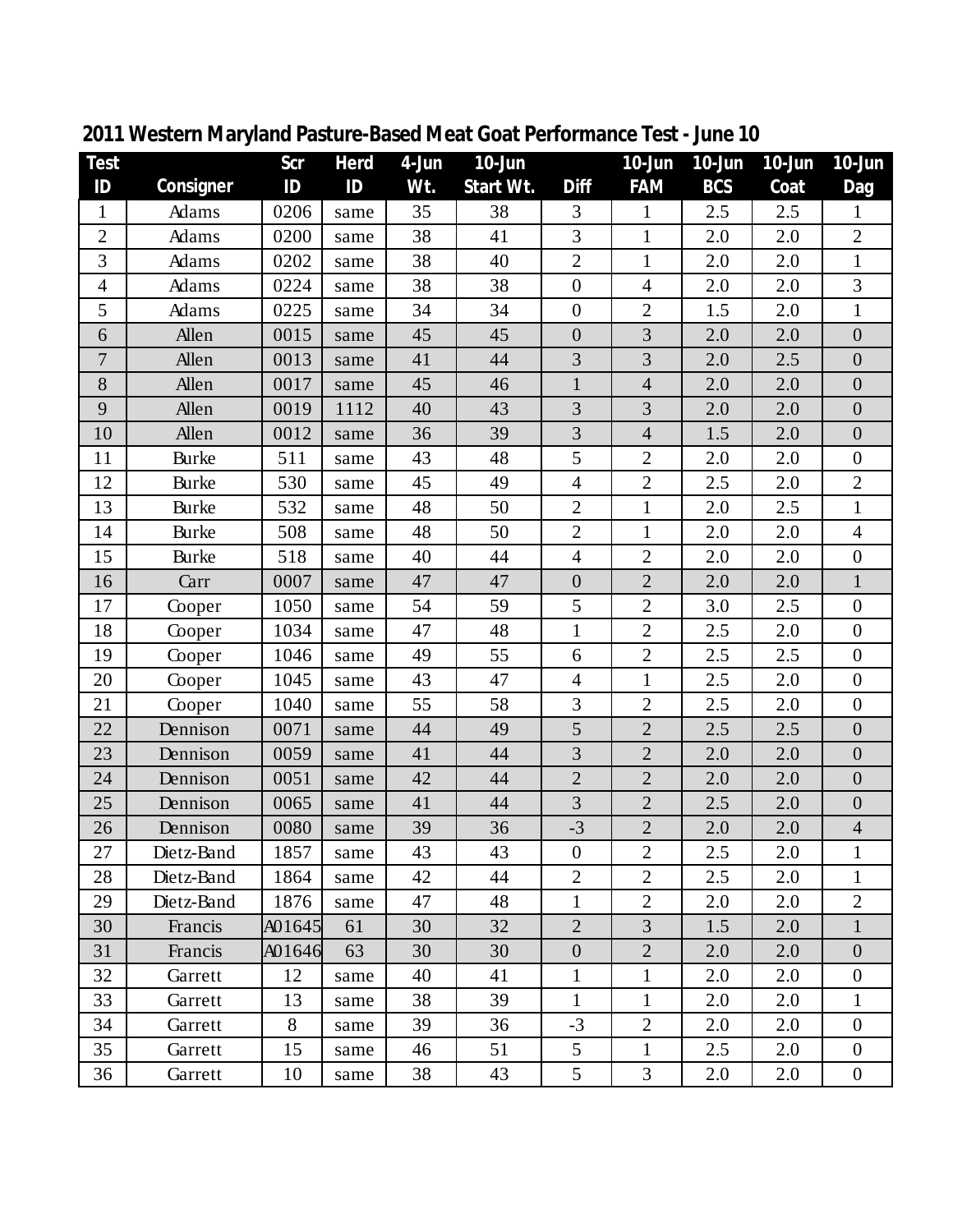| Test |           | Scr   | Herd    | 4-Jun | $10 - Jun$ |                  | $10$ -Jun      | 10-Jun     | $10$ -Jun | $10$ -Jun        |
|------|-----------|-------|---------|-------|------------|------------------|----------------|------------|-----------|------------------|
| ID   | Consigner | ID    | ID      | Wt.   | Start Wt.  | Diff             | <b>FAM</b>     | <b>BCS</b> | Coat      | Dag              |
| 37   | Gladstone | 8086  | same    | 44    | 42         | $-2$             | $\mathbf{1}$   | 2.5        | 2.0       | $\boldsymbol{0}$ |
| 38   | Gladstone | 8089  | same    | 45    | 43         | $-2$             | $\overline{2}$ | 2.5        | 2.5       | $\overline{0}$   |
| 39   | Kauffman  | 0186  | same    | 44    | 47         | 3                | 3              | 2.0        | 2.0       | $\boldsymbol{0}$ |
| 40   | Kauffman  | 0187  | same    | 40    | 42         | $\overline{2}$   | $\overline{2}$ | 2.0        | 2.0       | $\mathbf{1}$     |
| 41   | KSU       | 0997  | 534     | 35    | 37         | $\overline{2}$   | $\overline{2}$ | 2.0        | 2.0       | $\mathbf{1}$     |
| 42   | KSU       | 0992  | 614     | 39    | 37         | $-2$             | $\overline{2}$ | 2.0        | 2.0       | $\mathbf{1}$     |
| 43   | KSU       | 0958  | 474     | 32    | 33         | $\mathbf{1}$     | $\overline{2}$ | 2.0        | 2.0       | $\overline{0}$   |
| 44   | KSU       | 0996  | 284     | 40    | 41         | $\mathbf{1}$     | $\overline{2}$ | 2.0        | 2.0       | $\boldsymbol{0}$ |
| 46   | Losch     | 0258  | same    | 51    | 50         | $-1$             | $\sqrt{2}$     | 2.5        | 2.0       | $\boldsymbol{0}$ |
| 47   | Miller    | 257   | $W-9$   | 43    | 44         | $\mathbf{1}$     | $\overline{2}$ | 2.5        | 2.0       | $\overline{0}$   |
| 48   | Miller    | 260   | $9 - 3$ | 38    | 38         | $\boldsymbol{0}$ | $\mathbf{1}$   | 2.5        | 2.0       | $\boldsymbol{0}$ |
| 49   | Miller    | 258   | $9 - 1$ | 38    | 39         | $\mathbf{1}$     | $\mathbf{1}$   | 2.5        | 2.0       | $\boldsymbol{0}$ |
| 50   | Murphy    | 0155  | same    | 33    | 35         | $\overline{2}$   | $\overline{4}$ | 1.5        | 2.0       | $\overline{0}$   |
| 51   | Murphy    | 0145  | same    | 43    | 45         | $\overline{2}$   | 3              | 2.0        | 2.0       | $\mathbf{1}$     |
| 52   | Murphy    | 0144  | same    | 38    | 43         | 5                | $\overline{4}$ | 2.0        | 2.0       | $\boldsymbol{0}$ |
| 53   | Murphy    | 0157  | same    | 39    | 44         | 5                | 3              | 2.0        | 2.0       | $\boldsymbol{0}$ |
| 54   | Murphy    | 0153  | same    | 35    | 38         | 3                | 5              | 1.5        | 2.0       | $\boldsymbol{0}$ |
| 55   | Nelson    | 0032  | same    | 36    | 37         | $\mathbf{1}$     | 3              | 2.0        | 2.0       | $\mathbf{1}$     |
| 56   | Nelson    | 0033  | same    | 36    | 35         | $-1$             | $\overline{2}$ | 2.0        | 2.0       | 3                |
| 57   | Ozkum     | 11041 | same    | 32    | 33         | $\mathbf{1}$     | 3              | 2.0        | 2.0       | $\mathbf{1}$     |
| 58   | Ozkum     | 11030 | same    | 32    | 35         | 3                | $\overline{4}$ | 2.0        | 2.0       | $\boldsymbol{0}$ |
| 59   | Ozkum     | 11094 | same    | 37    | 38         | $\mathbf{1}$     | 3              | 2.0        | 2.0       | $\boldsymbol{0}$ |
| 60   | Ozkum     | 11136 | same    | 33    | 34         | $\mathbf{1}$     | 3              | 2.0        | 2.0       | $\boldsymbol{0}$ |
| 61   | Ozkum     | 11147 | same    | 33    | 31         | $-2$             | $\overline{2}$ | 2.0        | 2.0       | $\mathbf{1}$     |
| 62   | Renick    | 1062  | same    | 69    | 70         | $\mathbf{1}$     | $\mathbf{1}$   | 3.5        | 2.0       | $\mathbf{1}$     |
| 63   | Renick    | 1045  | same    | 48    | 49         | $\mathbf{1}$     | $\mathbf{1}$   | 3.0        | 2.5       | $\boldsymbol{0}$ |
| 64   | Renick    | 1061  | same    | 54    | 53         | $-1$             | $\overline{2}$ | 2.5        | 2.0       | 1                |
| 65   | Renick    | 1051  | same    | 46    | 47         | $\mathbf{1}$     | $\overline{2}$ | 2.5        | 2.0       | $\overline{2}$   |
| 66   | Renick    | 1060  | same    | 58    | 58         | $\overline{0}$   | $\mathbf{1}$   | 3.0        | 2.0       | $\mathbf{1}$     |
| 67   | J. Smith  | 0625  | 346     | 45    | 43         | $-2$             | $\overline{2}$ | 2.5        | 2.5       | $\mathbf{0}$     |
| 68   | J. Smith  | 0620  | 673     | 48    | 46         | $-2$             | $\overline{2}$ | 2.5        | 2.0       | $\overline{2}$   |
| 69   | J. Smith  | 0618  | 389     | 40    | 38         | $-2$             | 3              | 2.0        | 2.0       | $\mathbf{1}$     |
| 70   | J. Smith  | 0624  | 386     | 43    | 43         | $\mathbf{0}$     | $\overline{2}$ | 2.0        | 2.5       | $\mathbf{1}$     |
| 71   | Sweitzer  | 0144  | 85      | 40    | 43         | 3                | $\overline{2}$ | 2.5        | 2.5       | $\boldsymbol{0}$ |
| 72   | Sweitzer  | 0145  | 61      | 40    | 42         | $\overline{2}$   | $\overline{2}$ | 2.0        | 2.0       | $\mathbf{1}$     |
| 73   | Thorne    | 1070  | same    | 29    | 28         | $-1$             | $\overline{2}$ | 2.0        | 2.0       | $\overline{0}$   |

**Western Maryland Pasture-Based Meat Goat Performance Test - June 10**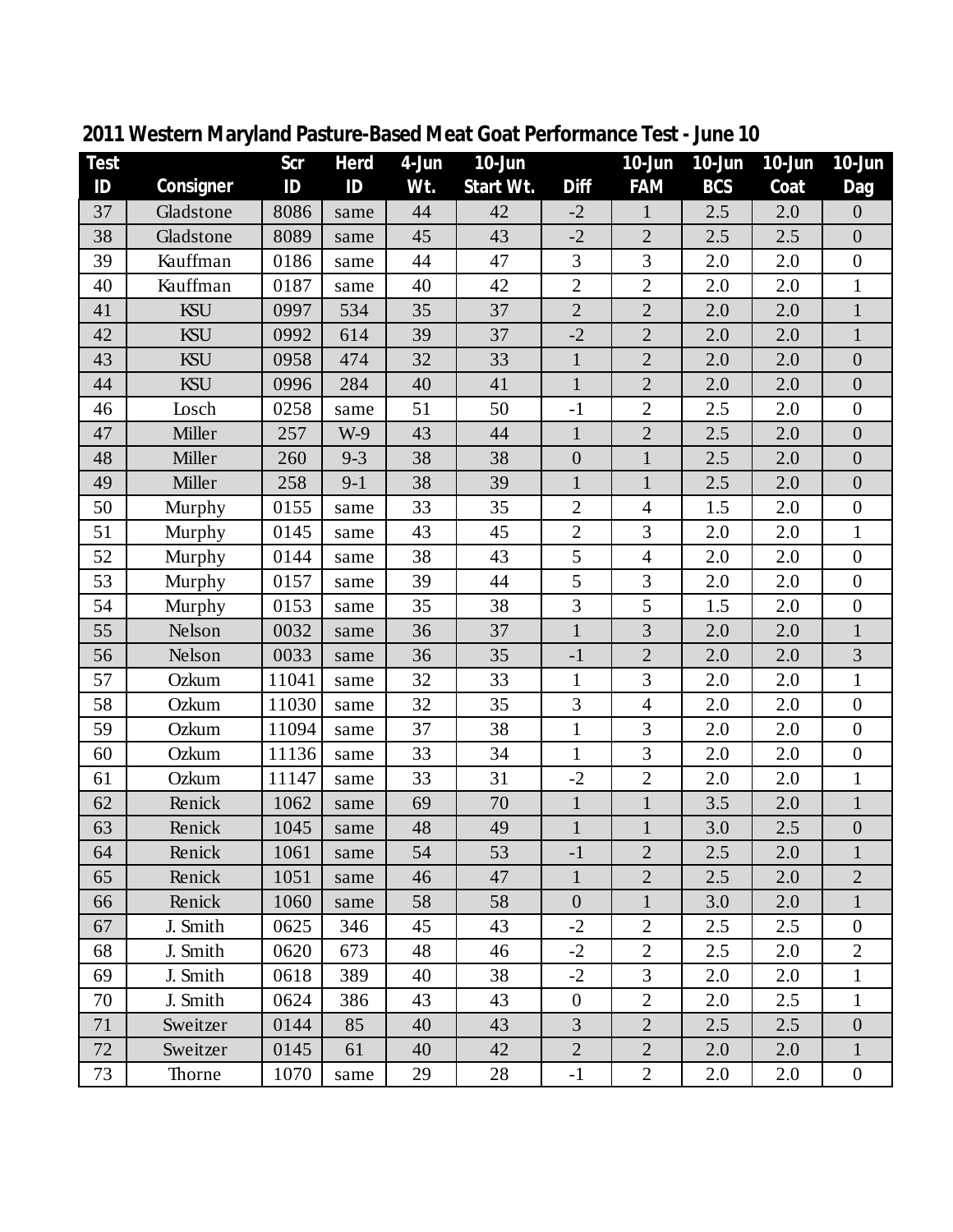| <b>Test</b> |                 | Scr  | Herd | 4-Jun | $10$ -Jun |                | $10$ -Jun      | $10$ -Jun  | $10$ -Jun | $10$ -Jun      |
|-------------|-----------------|------|------|-------|-----------|----------------|----------------|------------|-----------|----------------|
| ID          | Consigner       | ID   | ID   | Wt.   | Start Wt. | <b>Diff</b>    | <b>FAM</b>     | <b>BCS</b> | Coat      | Dag            |
| 74          | Thorne          | 1071 | same | 37    | 33        | $-4$           | 2              | 2.0        | 2.0       | 4              |
| 75          | Thorne          | 1073 | same | 38    | 39        |                | $\overline{2}$ | 2.0        | 2.0       | $\overline{0}$ |
| 76          | Tiralla         | 0005 | 1020 | 35    | 38        | 3              | 3              | 2.5        | 2.0       | $\overline{0}$ |
| 77          | Tiralla         | 0002 | 1011 | 34    | 36        | $\overline{2}$ |                | 2.5        | 2.0       | $\overline{2}$ |
| 78          | Tiralla         | 0003 | 1014 | 31    | 32        |                | $\overline{2}$ | 2.0        | 2.0       |                |
| 79          | Tiralla         | 0001 | 1008 | 35    | 38        | 3              | $\overline{2}$ | 2.0        | 2.0       | $\overline{0}$ |
| 80          | Tiralla         | 0004 | 1018 | 40    | 44        | $\overline{4}$ | $\overline{2}$ | 2.0        | 2.0       |                |
| 45          | Zitta           | 0623 | same | 40    | 40        | $\overline{0}$ | 3              | 1.5        | 2.0       | $\overline{0}$ |
|             | <b>AVERAGES</b> |      |      | 35.4  | 36.4      | 1.00           | 2.11           | 2.06       | 2.00      | 0.89           |

**Western Maryland Pasture-Based Meat Goat Performance Test - June 10**